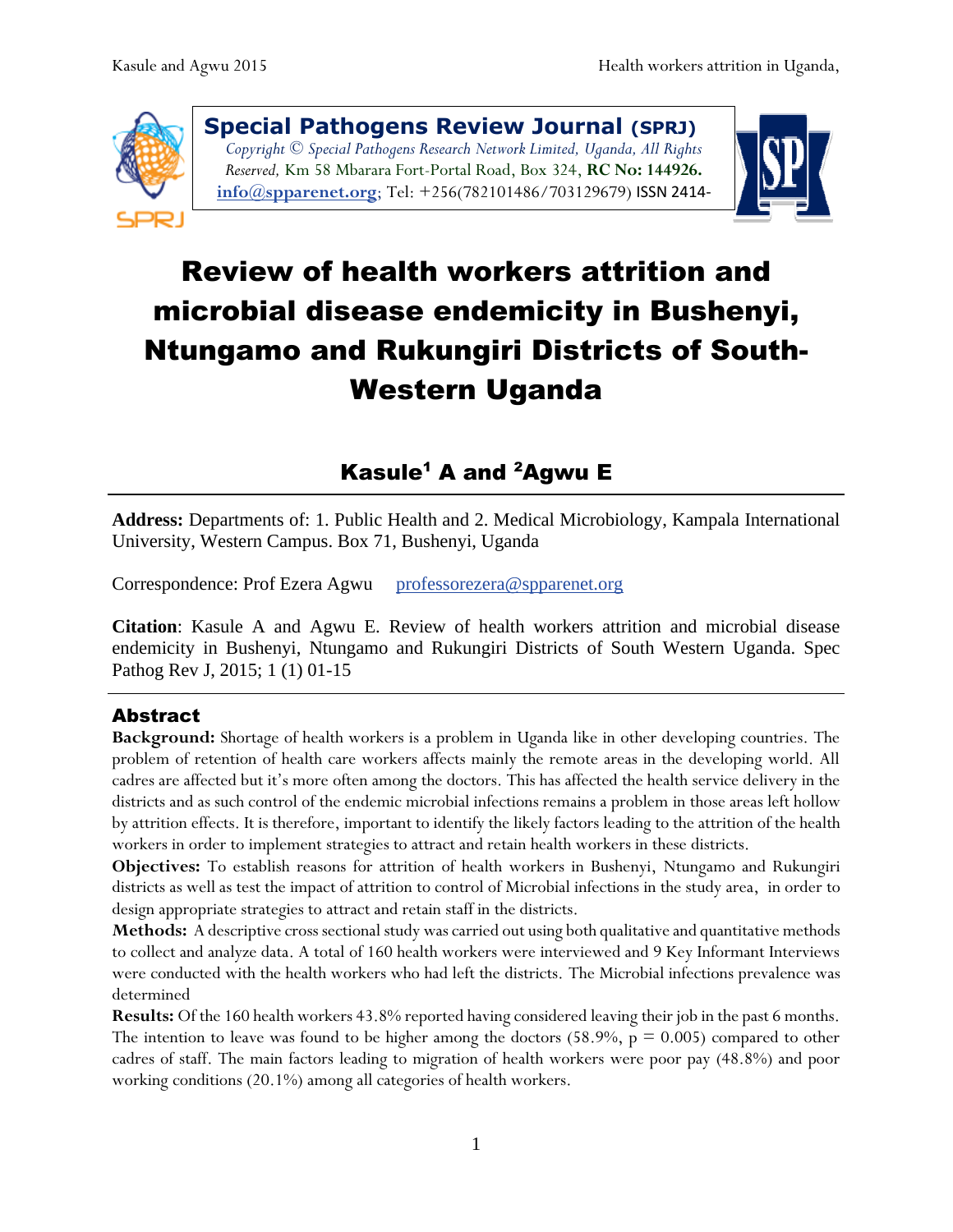**Conclusions and recommendations:** A significant proportion of health workers (43.8%) have intentions to leave the districts because of poor pay, unfavorable working conditions, and social factors such as lack of time for their families. Increased remuneration and improvement of the working conditions should be provided as incentives for retaining health workers.

#### Introduction

Shortage of health workers at health facilities hinders the provision of quality health care including early detection and management of microbial infections. Skilled staff retention and motivation is therefore crucial for quality diagnostic and management service delivery (1). Retention of health workers in remote areas continue to be a health challenge in both developed and developing countries (2-4). In the developing countries the effect of remoteness of some places is compounded by inadequate remuneration and other 'push' factors (5). The shortage of health workers with the right expertise and experience has reached a crisis level in developing countries(6-7). The ability of health services to deliver care depends on the knowledge, skills and motivation of the health workers (7, 4, 8). Without enough skilled staff in the right place at the right time, health systems cannot function effectively and populations are left without the care and support they need and invariably left to be exploited by microbial agents of disease. An equivalent of one million health workers (triple the current number) is `needed urgently in sub-Saharan Africa to boost the attrition of health workers collapsing health systems. The increasing rates of Human Immunodeficiency Virus (HIV), Tuberculosis (TB), Malaria, Cryptococcus and other infections are highest in this region, while the density of health workers is lowest here in the remote hard to reach villages (9).

Exacerbating the crises of lean numbers of these healthcare staff termed "fatal flows," are the socalled brain drain of medical professionals from poor countries to wealthy ones, and from rural villages to urban city regions. In wealthy nations (USA, Canada, UK), foreign-trained doctors who are non-indigenes often constitute a third of the work force. Meanwhile, even in developing countries with reasonable health workers populations, rural and urban slum communities are often left without the health care they need due to poor human resources for health. It has been reported that health workers with low or no qualification have been more easily retained in jobs in remote rural areas and that many are already providing health services above the level detailed in their job descriptions or work guidelines (10- 11).

In rural Uganda, the cost of employees' turnover is substantial and intentions by staff to leave an employment especially if the workstation is located in the rural areas may manifest as lowered performance (10-11). The situation is worse, now that virtually most if not all the long serving and experienced doctors may have left the local districts for greener pastures in the cities. The emerging skills gap in the remote workforce leaves a demanding work load in the rural areas, and yet the interest of new health workers, especially the doctors to work in these rural districts is very low. Some studies have pointed to a number of factors that contribute to satisfaction and intent to stay including differences by cadre, gender, age, sector (public or non for profit) and location (12-13). Both financial and non-financial factors influenced by tenure and job satisfaction in public health services affect the willingness to stay in the job (1). In Uganda, poor remuneration of health workers is a strong and known factor which has added to the willingness to stay or leave. The average pay for a general doctor in the United States is more than 15 times higher than of a senior consultant in Uganda and hence people wants to leave to enjoy such green pasture.

There is high shortage of trained staff in Uganda with 2,102 medical doctors currently registered to serve a population of 34million people (1:12,000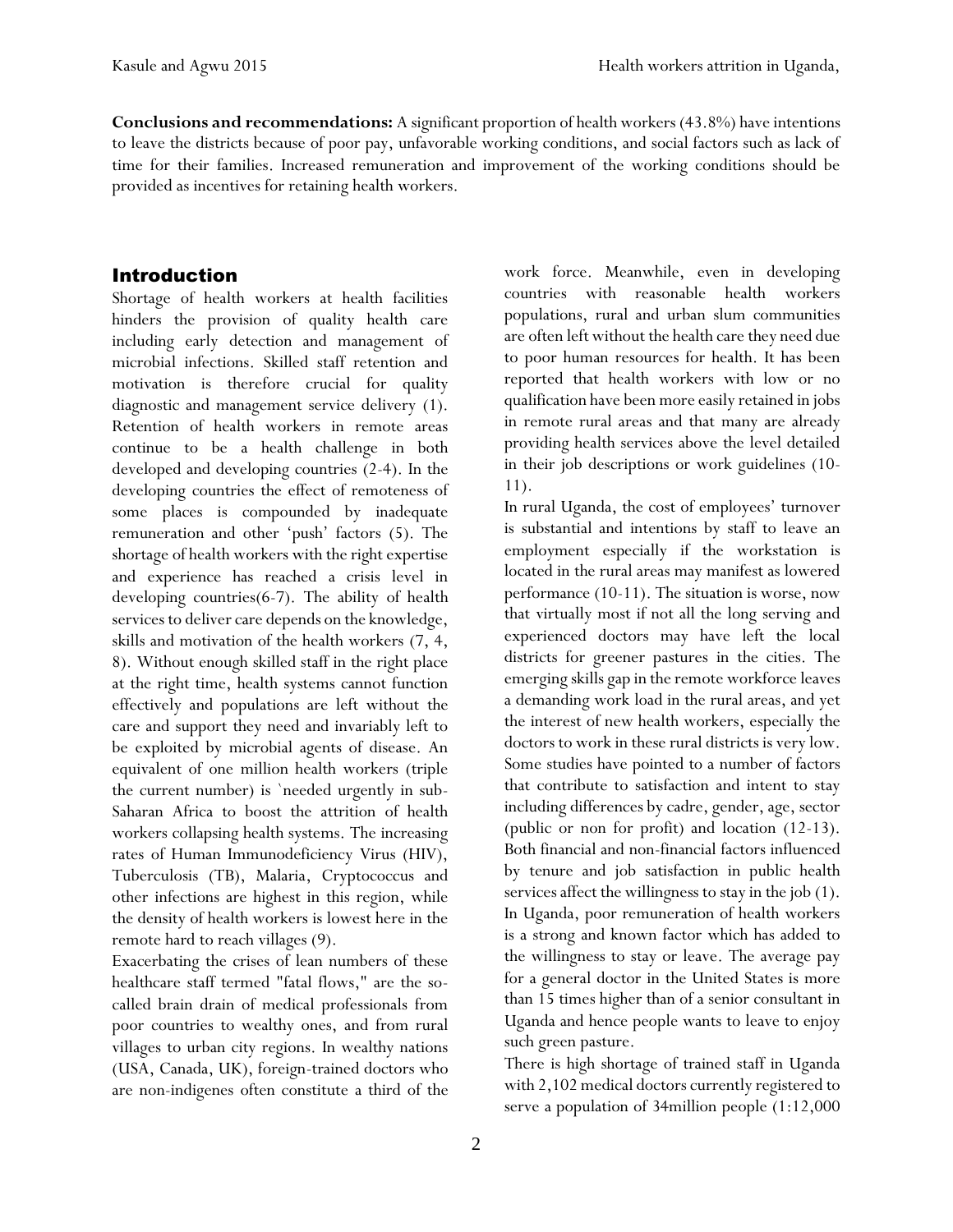doctor to population ratio) (14-18). About 25% of the doctors registered by the Medical Council are Foreigners and the Ministry of Health has no guarantee on how long they will stay in the country $(18)$ .

Expenditure on health workers forms a significant proportion of the district total healthcare budget expenditure. In order to efficiently implement cost effective interventions, health workers must have the appropriate skills, competence, training and motivation to do so. Currently, the health systems in the rural districts are under-staffed and exhibit poor distribution of health workers. The health workers are generally de-motivated and less production due to inappropriate incentive and environment.

There are more than ten categories of health workers at different levels in the districts with the Enrolled Nurses being relatively more than any other cadres, particularly in the rural areas followed by Enrolled Midwives and the Clinical Officers (20-22). The current proportion of approved posts filled with health workers in Bushenyi district is 52%(24). Bushenyi district has only 6 doctors out of 24 doctors needed in the district. The district has one Anesthetic Officer out of the 6 posts available. Rukungiri district has only 49% of the posts filled appropriately with only 4 doctors out of the 14 doctors needed in the district. On the other hand Ntungamo district has only 46% of the posts filled across all cadres and has only 3 out of the 18 doctors needed in the district(24-25).

Relationship with managers and poor enumeration was the main reason for staff attrition in general hospitals located in the West Nile region (26) while a drift of health workers from private not for profit to public facilities has also been reported (27-28), reported that 30% of the Uganda trained doctors was working outside Uganda, a situation found better than in other countries like Ghana where 60% of Ghana trained doctors had left the country within 10 years of their graduation.

Deaths due to HIV/AIDS were a leading cause of loss of the young doctors in Uganda more than migration for greener pastures to cities (26). Unanswered questions about internal migration of

doctors from rural to urban areas and the reasons behind this movement, and also the information on the social life of the graduates and their satisfaction at the jobs they were doing warrants urgent attention.

It was recently reported (29) that remuneration of health workers was of paramount importance in their retention and another report (30), suggested money needs to be invested to retain health doctors. Again, another Uganda report (31), showed that the area of human resources had reached a crisis in Uganda and that the action to counter it needed to reciprocate the crisis at hand. Delanyo (28) reported that Sub Saharan Africa faces a human resource crisis in the health sector and that the way human resources for health are trained and deployed doesn't enhance productivity. Hanyaro (32) reported the expansion of the number of doctors and nurses through training as panacea for the problems of the work force retention in the country. Semwanga and Ddambe (33) underscored retention problem, by emphasizing on the role of adequate man power, especially the doctors in health care delivery.

Report from Malawi, says that, the vacancy rate were much higher in the rural facilities than in the urban facilities (34). The study demonstrated a high attrition rate of health workers in rural facilities as most of the professional staff had not been in their jobs for more than 2 years by the time of the study. The situation may not be different in Uganda where most rural health facilities lack health workers especially the doctors. They did not demonstrate any clear difference in retention between cadres. Again this is different from the situation in Uganda where doctors are reported to be the cadre that is highly affected by the problems of retention. Their study did not deeply dwell into the reason for attrition and why the rural facilities had a higher staffing gap. Omar (35) reported that, placement near town, stability of employment, salaries and working conditions and professional development opportunities were emerging factors in health staff retention. The Zambia national health plan 1999-2004 reports that most doctors valued job security highly (28*).*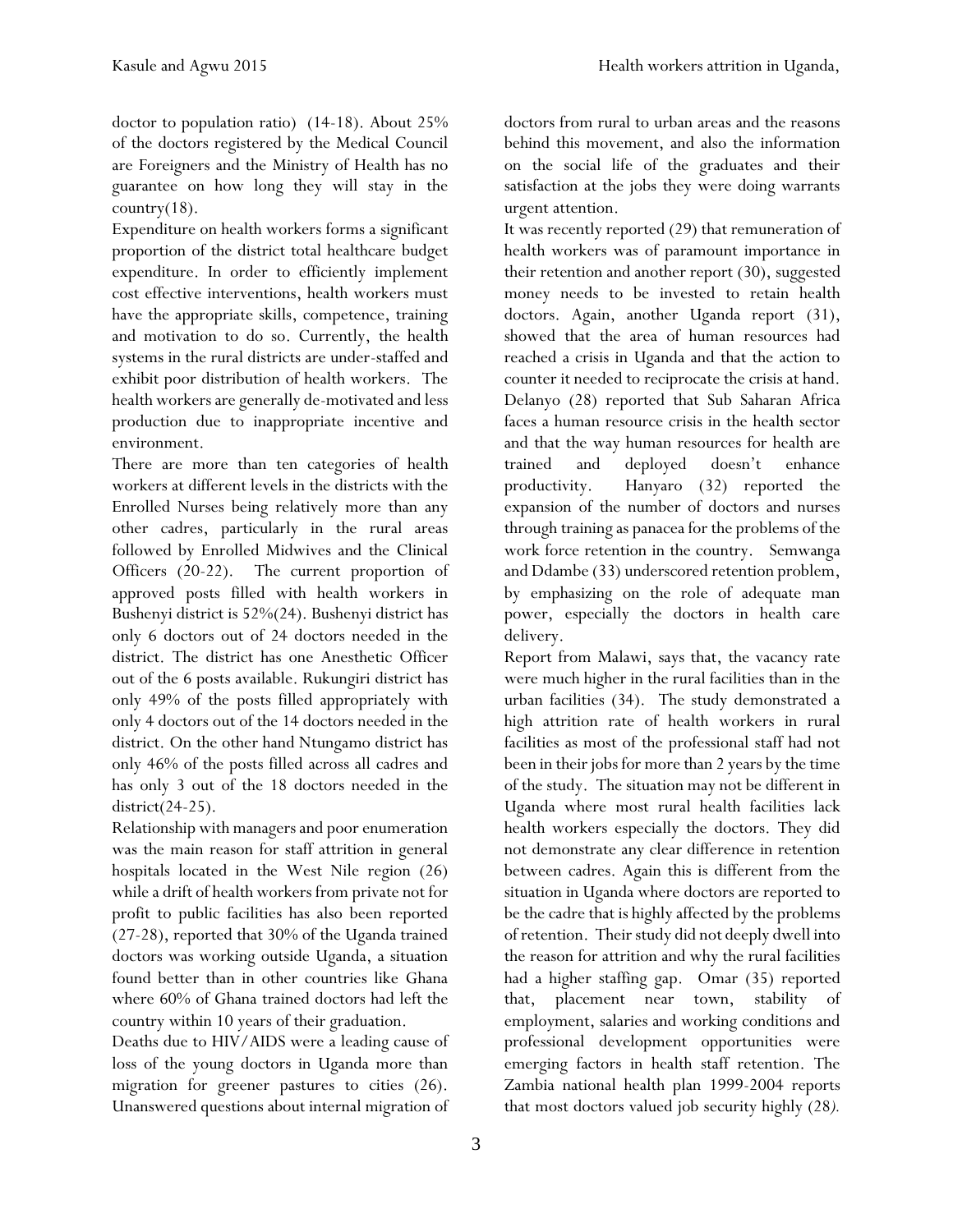However, it has lost popularity and is no longer attractive to health workers especially working in rural facilities. Delayed payment of wages or their nonpayment was found to be a serious issue in retention. An in depth analysis of the effect of the factor is lacking in this report. There was no mention of the other factors that affect retention of health workers in this report.

Martineau and Martinez (36) in Zimbabwe emphasized the importance of skill development opportunities and career mobility to health workers. They found that managers especially in smaller health systems had conflicting attitudes. They wanted to be able to fill their posts with appropriately trained people but were reluctant to release their staff to gain the extra training.Martineau and Martinez (37) noted that health needs were not static and so the need for continuous training. Epidemiological and technological transition, new and emergent diseases the growth of private practice and changing patient expectations all increase the demand placed on the health workers. They identified informal substitution of professionals by lower level health workers in the absence of right professionals. However, they did not do an in depth analysis of the reason why the professionals were absent and where they had gone.

Kolehmaine (38) demonstrated that decentralization has generated a number of legal concerns for doctors and that decentralization was one of the reasons for doctors' unwillingness to work in rural decentralized governments. However, she did not investigate the other factors that contribute to health workers not liking to work in the rural decentralized localities which would probably give us a deeper insight in the reasons as to why there is a very high a attrition rate of doctors from rural places. Attrition of health workers is a major problem in Bushenyi, Rukungiri and Ntungamo districts leading to a shortage of skilled work force in these rural districts (23). The attrition of health workers contributes greatly to the low quality of health care given to the people in these districts. Both Public and Private Not for Profit facilities are affected although the rate of attrition is higher in the public sector.

Efforts have been made in these districts to attract health workers but most are not willing to work in these districts. Bushenyi district lost 38 health workers between July 2007 to June 2009, Ntungamo and Rukungiri lost 23 and 19 health workers in the same period respectively (24). In Bushenyi district, 5 out of the 7 health sub districts do not have a doctor. Ntungamo district has no doctor in the health sub districts and the district hospital is currently manned by only two doctors instead of the recommended 6 doctors (25). Rukungiri district has only 2 doctors left in public service. Whereas health workers are recruited, they often stay for a few months and leave for better jobs in Kampala and other towns. Other cadres of staff are equally affected thus leaving huge staffing gaps in the health service delivery system. The reasons for the high attrition rate are not clear. What makes the health workers leave the three districts to move to other destinations is not clear. It's therefore important to carry out a study to establish the reasons for the high rate of attrition of health workers from the districts.

## Justification of the study

In order to deliver quality health services in the Bushenyi, Ntungamo and Rukungiri districts, adequate skilled manpower is required. This entails adequate recruitment and retention of the staff. Appropriate strategies for attracting and retaining staff can be put in place if the reasons for attrition are well established. It is therefore important to examine the factors leading to the attrition of health workers from these districts, and establish the factors that could attract and retain them for longer period of time in the districts. This study will enable us to generate information that will be used for better planning and improvement of human resource management in these districts. The results of the study will be shared with the district leadership and policy makers from the Ministry of Health.

## **Objective**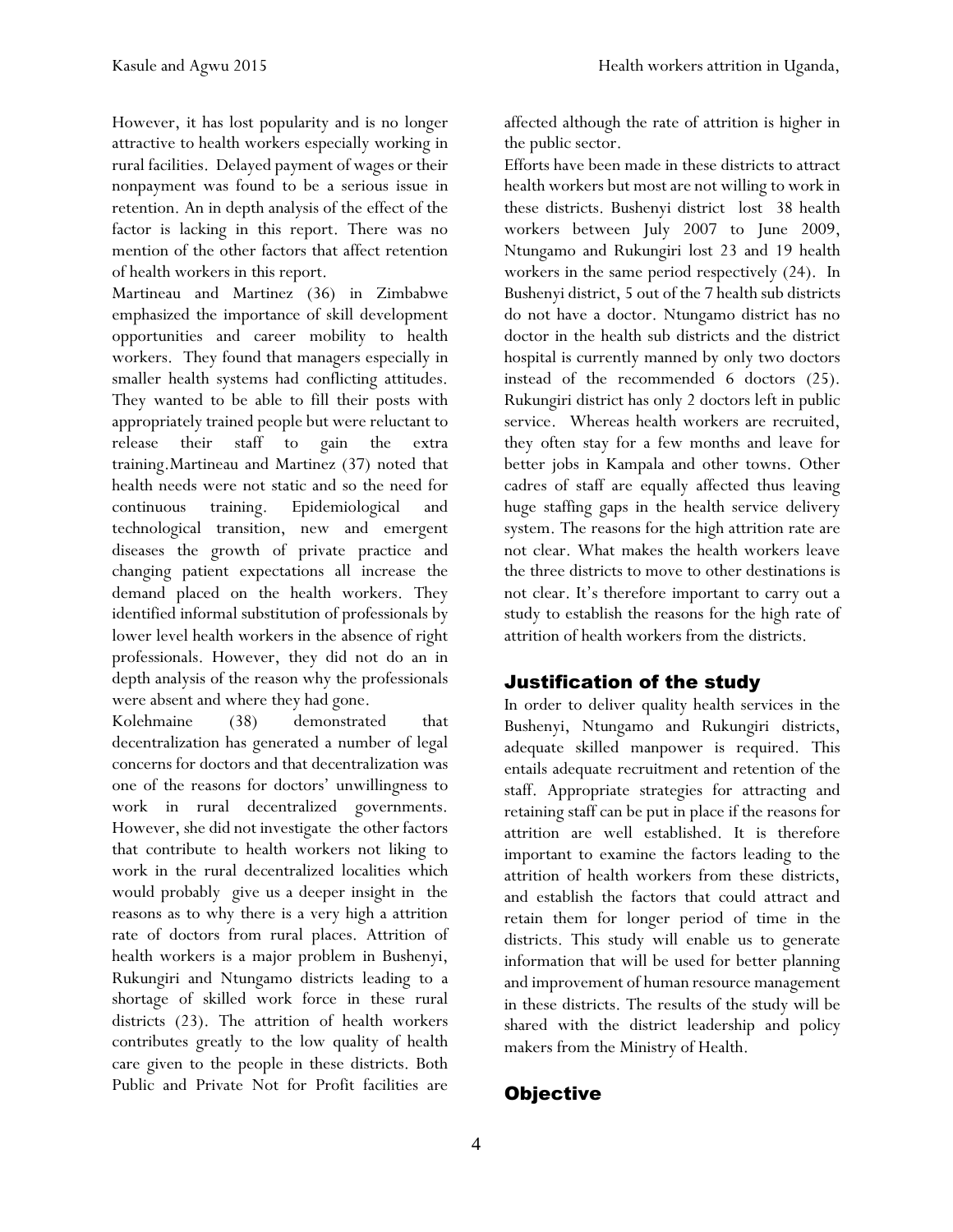To evaluate health workers attrition and microbial disease in Bushenyi, Ntungamo and Rukungiri districts of Uganda. In order to design appropriate strategies to attract and retain health workers in these districts. To be specific this project aims to review the proportion of the existing health workers who have intentions to leave the districts, identify the factors that make health workers abscond from duty and leave the districts, and to identify the strategies the districts should employ to attract and retain health workers.

#### Materials and Methods

#### **Study population and study area**

The study was conducted in three neighboring districts of Bushenyi, Ntungamo and Rukungiri in South Western Uganda. The population of Bushenyi district is 799200, while that of Ntungamo district is 567900 and Rukungiri district has a population of 657,360 (projection of national census 2002). The three districts are typically rural with Bushenyi district located 360km by road from Kampala the capital city of Uganda while Ntungamo is located 365 km away and Rukungiri is about 440 from Kampala city. Bushenyi district has 7 health sub districts (HSD), 4 hospitals and 112 level II and III health centers. Rukungiri district has 3 HSDs, 2 hospitals and 67 level II, and III health centers. Ntungamo district has 4 HSDs, 1 hospital and 46 level II and III health centers.

The study was a cross sectional study employing both quantitative and qualitative methods of data collection. The study population consisted of all the health workers in the three districts. Bushenyi district had a total of 625 health workers, Rukungiri had 416 health workers and Ntungamo had 309 health workers. The rarest cadres among the study population include the medical doctors and anaesthetic officers. Bushenyi district has only 14 medical doctors of which only 4 are employed by the government the rest are in PNFP hospitals. Rukungiri district has only 7 doctors of which 2 are in public service. Ntungamo district has 3 medical doctors only, with 1 based at the district headquarters and 2 in the district hospital. Most of the health workers are formally appointed on permanent and pensionable basis in government but those in the PNFP sector are mainly on contract. A few of the health workers in both sectors are not formally appointed.

#### **Inclusion and exclusion criteria**

All health workers in the public and private-notfor-profit (PNFP) health facilities who had worked in the districts and all health workers who did not consent for the interview were excluded from the study. The staff that were not at the station at the time of the interview were also excluded and replaced randomly by the existing ones from the staff list.

#### **Sample size and sampling procedures**

The sample size was calculated using Wayne's formula for infinite population proportions given as  $n=Z^2PQ/D^2$  (40), Where  $n =$  the desired sample size;  $Z =$  correlations coefficient for the desired confidence interval (95 percent confidence),  $P =$  proportion of health workers with intention to leave the district estimated to be 30% according to studies done in West Nile (27),  $q =$  one minus P (1-P) = 0.7 (70%),  $d =$  Degree of error allowed (0.05), giving a total sample size (n) to be 160. This sample was distributed among the three districts and the cadres of health workers according to the population of the health workers. Using appropriate ratios of the number of health workers in the three districts, Bushenyi district had a total of 72 health workers selected for the study, Rukungiri district had 48 and Ntungamo district had 36 health workers interviewed. About 24 of the workers selected were Medical Doctors, 42 clinical officers, 42 nursing officers, and 52 were to come from the rest of the cadres. A total of 9Key Informant Interviews were conducted with Medical Doctors who had left, irrespective of the district they had worked in before, but making sure that each district was to be represented by at least one who left his/her place of work in the study districts.

#### **Sampling method**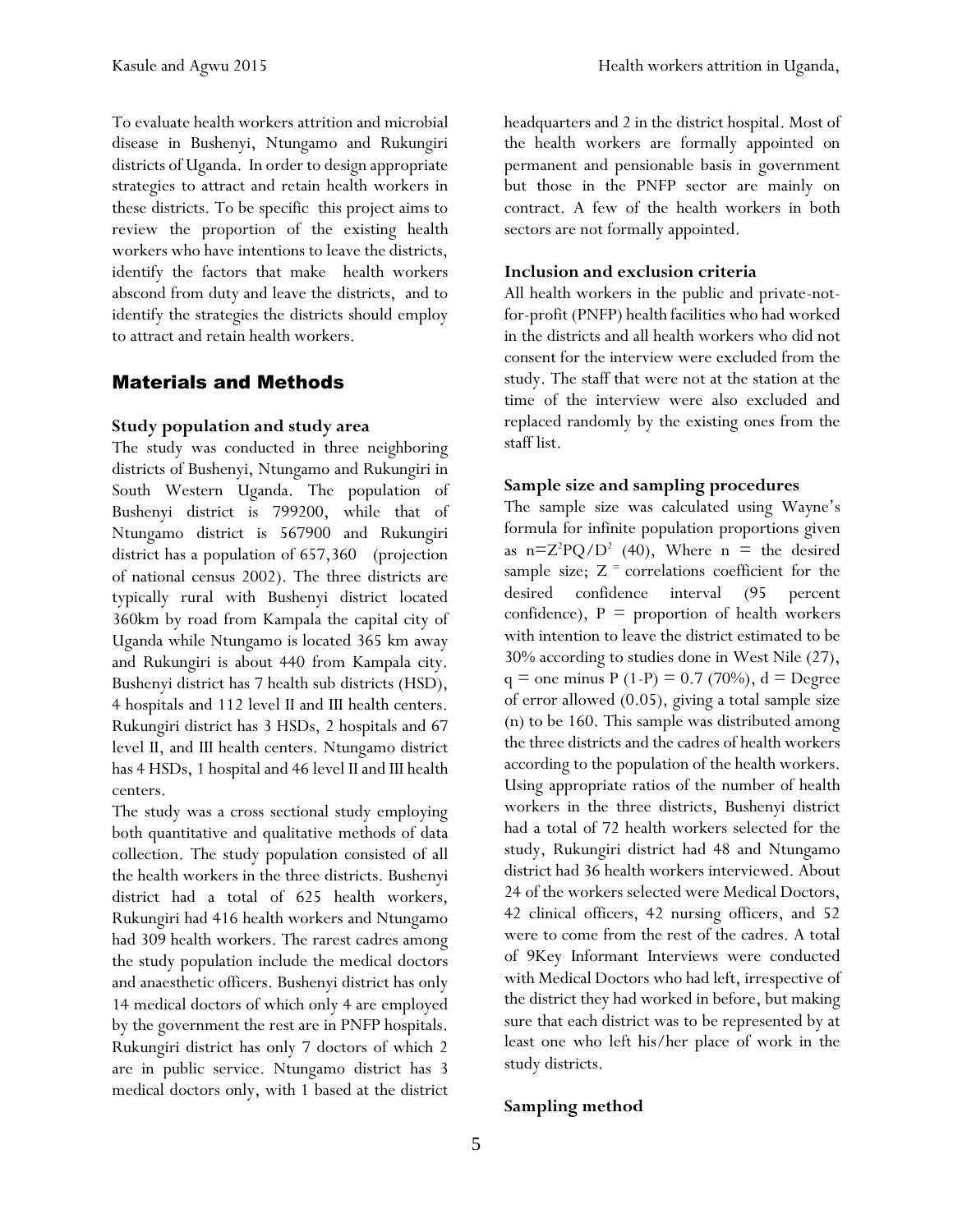All the hospitals and health center IVs in each district were included in the study in order to have representation of all cadres as possible in the study. About 1/3 of level II and III health facilities were selected by simple random sampling from a list of the health facilities in each district using the ballot method. Respondents at each facility selected were sampled by simple random sampling from the list of staff at each health facility using the ballot method. The staffs that were not at the station at the time of the interview were replaced randomly by the existing ones from the staff list. The dependent variable in this study is health workers intention to leave the districts. The independent variables in this study include the social factors like availability of recreation centers, remoteness of the districts family separation and loss of contacts with friends in urban areas. Demographic factors include age and sex which may affect the choice of doctors to stay in urban or rural areas. Political factors include political interference, and nepotism. Service factors include availability of appropriate equipment. Economic factors include adequacy of the remuneration.

#### **Data analysis**

The questionnaires were checked for completeness in the field. The data was entered and analyzed using SPSS software version 17. Descriptive statistics is presented in tables and graphs. The association between the dependent and independent variables was analyzed using in bivariate and multivariate analysis using multiple logistic regression. A p value of 0.05 was considered statistically significant. The qualitative data was transcribed from the tapes and coded. Themes and sub themes where created and the data was organized and categorized according to the themes. The Qualitative data was then triangulated.

#### **Data quality control**

Research assistants were trained on how to collect the data using the questionnaire. There was pretesting of questionnaires comprising of 5% of the samples size carried in the neighboring district (Kasese district) to ensure clarity and relevancy of the questions. The Principal Investigator cleaned the data throughout the data collection and supervised the research assistants to enable the collection of quality information.

#### **Ethical considerations**

Approval of the study was sought from the Higher Degrees Research and Ethics Committee of Makerere University School of Public Health. Informed consent was obtained from each participant before enrolment into the study. The purpose of the study and how the information gathered will be used was explained to each participant before obtaining their consent. The interviewer also signed the consent to show that they provided this information and obtained consent. Each of the study participants were assigned a code as was each facility where data was collected from to avoid the use of names in order to maintain confidentiality. The interviews were carried out in privacy to ensure confidentially. The tapes and notes of the in-depth interviews were kept in a secure place and were only accessible to the Principle Investigator. Permission was obtained from the district authorities (DHO and CAO), and health facilities administrations before the study was carried out.

#### Results

Distribution of the health workers by cadre and by districts

Data was collected from 160 respondents from the three districts and the sample distribution was as shown in table 1. The 9 Key Informants Interviews were doctors who had worked in the three districts and left unofficially. Of these, 5 had worked in Bushenyi, 3 in Ntungamo and 1 in Rukungiri districts.

#### **Social demographic characteristics of respondents**

Most of the health workers interviewed were males (45%) and a large proportion of them were not married (62.5%). Majority of the health workers were relatively young with age ranging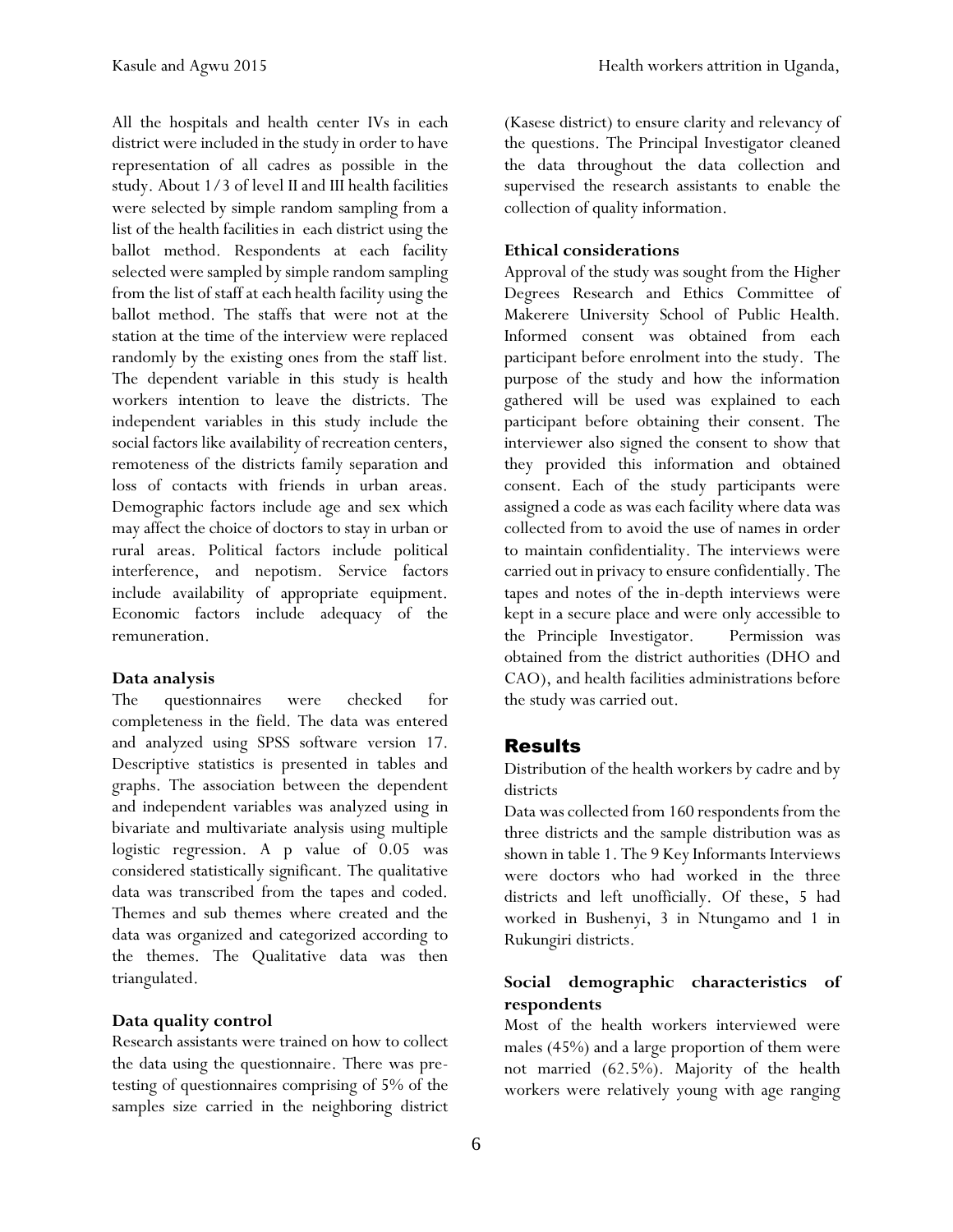from 21 to 58 years and an average age of 28 years. On average most health workers reported to have been in their first employment (58%) although most of them reported to have been in their current jobs for a relatively short time ranging from 6 – 252 months (average 36 months). Details of the socio demographic characteristics are shown in table 2.

About 8.1% of the respondents were heads of health facilities (District Health officers (DHO) 3.1%, assistant DHO 3.1% and medical superintendents 2.5%). Majority of the health workers were Catholics (46.3%) followed by Protestants (42.5%), Moslems (11.3%) and other religions  $(2.1\%)$ .

The health workers were asked if they had strongly considered leaving their jobs in the past 6 month. A large proportion of health workers (43.3%) reported to have considered leaving their jobs in the past 6 months. The proportion of staff with intensions to leave differed among different cadres of health workers with the highest proportion being among doctors (56.1%) followed by clinical officers  $(47.4\%)$  and Nursing officers  $(44.0\%)$  as shown in (Table 3). The respondents were asked what makes them feel like leaving there current job. Majority (69.4%) reported that it was the low pay, others said it was lack of allowances (57.3%), while 24.4% reported that it could be a result of poor infrastructure. Details of the responses are shown in (Table 4).

The opportunity for career development was also considered to be very important but this encouraged health workers to stay in the districts. Its importance was also expressed during the key informant discussion with one of the participants who stated that *''I waited for study leave for two years after I had been confirmed. It was not given to me and I had to leave and find other means of sponsorship''.* 

The social factors that were mentioned included the possibility of health workers to be with their families and the level of entertainment in the community, Access to good Schools for the children and ability to get what the health workers wanted to buy from around their communities was equally important. The issue of housing and accommodation for the workers was also considered to be important.

By using logistic regression analysis we were able to show the significant factors that lead to intentions to leave among the health workers. The level of appreciation of housing was significantly associated with intentions to leave among the health worker  $(p=0.011; p<0.05)$  as well as absence of electricity ( $p = 0.19$ ;  $p \le 0.05$ ) and the poor pay ( $p=0.031$ ;  $p<0.05$ ).

Multivariate analysis of the significant factors obtained above was done to further demonstrate the strength of their association with the workers intentions to leave. The results as shown in (Table 5) indicated that the odds of absconding from duty by the health workers were high due to inadequate housing conditions (Odds ratio 1.182), lack of electricity (Odds ratio 15.07) and poor pay (Odds Ratio 0.803)

The findings above were supported by the Key Informant as one of them reported that *"being rural district's most doctors want to work in cities and towns. Housing, transport and communication are very poor. You rarely find someone who wants to be posted to a rural area. Once posted to such areas they stay for a short time and go. Most times doctors don't stay for a year''.*

The health workers were asked where they would like to go if they left the districts and which factors attracts them to those destinations. Majority (46.4%) reported that they wanted to go to work with NGO health facilities while 27.5% wanted to go for private practice, and 18.8% preferred going to work at the Ministry of Health Headquarters. The factors attracting them to their destinations are shown in (Table 5).

The factors that attract the health workers were to their desired destinations were analyzed by linear regression analysis and the results are summarized in table 6.

Among the factors that attract the health workers to ministry of health, was better remuneration (pay level), good housing in the city and better education for the children in Kampala. Work load seems to favor their stay away from the ministry. The issue of poor remuneration again came up during the key informant discussion as one informant reported that ''…such a pay cannot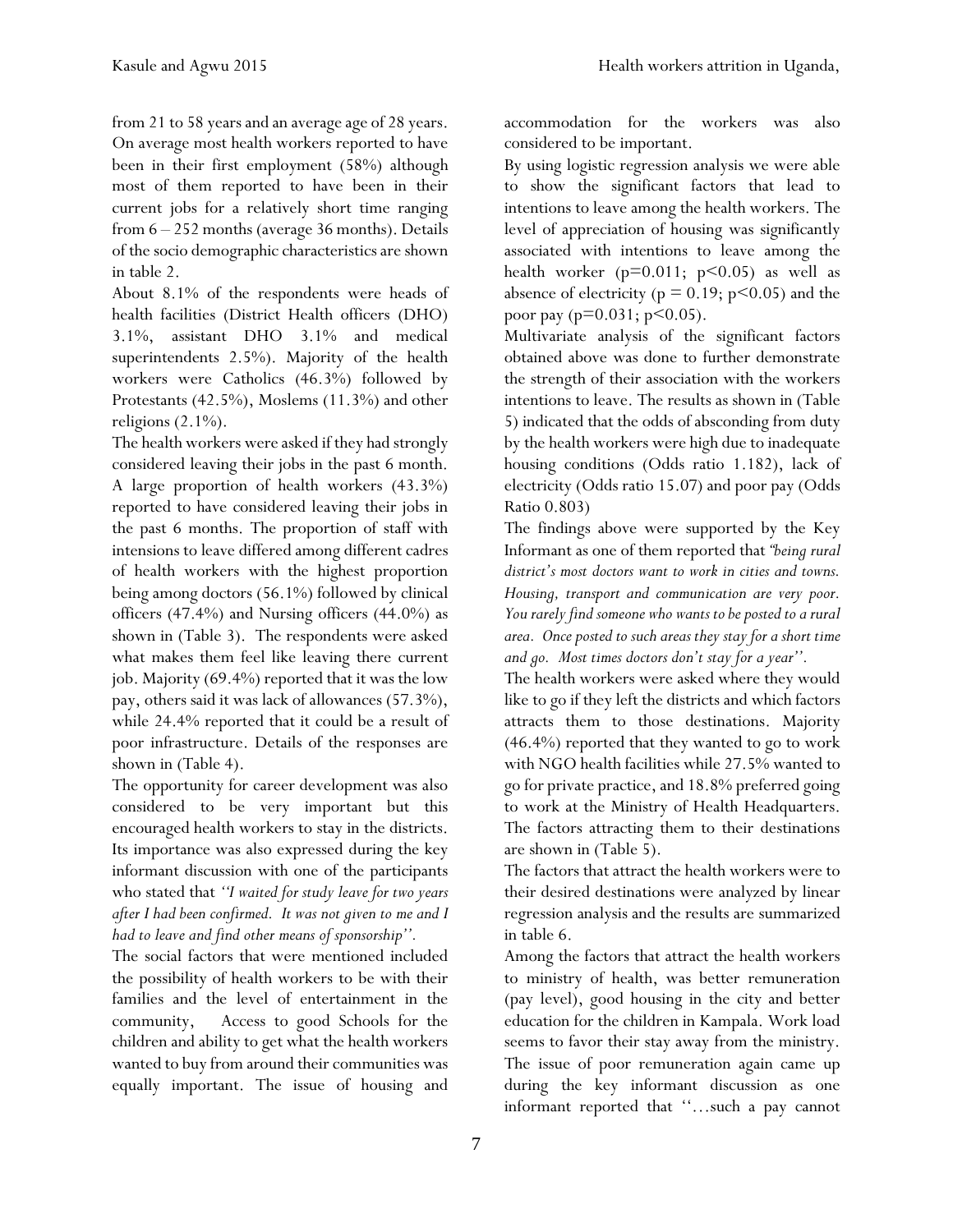sustain people in the jobs especially in rural areas. In Kampala doctors can do some other Jobs in the evening but in the village there is no much you can do unless you set up your own clinic. But it also requires capital''. The key informant respondents also reported that the work load was too high and unmanageable at the districts as echoed by one who said "Once you are alone in a hospital that needs four or five doctors. What do you expect?''. The factors attracting the health workers to the NGOs include remuneration in terms of sufficient allowances and a better transfer policy of the health workers. However housing and accommodation although significant tends to favor stay in the district other than attracting them to NGOs. The factors attracting the health workers into self-employment include self-administration without transfer and working near home, (by choice). One Key Informants reported "*that time we had a Chief Administrative Officer who never respected us. Also the politicians were not friendly''*. The factors attracting the health workers outside the country among other include: opportunity for

further studies, higher pay level, better relationship with administrators, and housing for health workers and good education for the children in a more developed world.

We asked the health workers what could be done to keep them in their current job for a longer time. Majority (57.3%) reported that increment of salary would keep them longer while 28.1% said improving the condition of service in would do. A summary of the responses is shown in table 9. Improving the general condition of work was of paramount importance to the health workers. This was evident during the Key Informant discussion as the respondents said *'how do you work in conditions where you have no equipment, no medicines, no nothing…. Even if you were given the money'*

Improving the general condition of work was of paramount importance to the health workers. This was evident during the Key Informant discussion as the respondents said *'how do anyone work in conditions where there are no equipment, medicines, and nothing to allow for high through-put.* 

|                 |                     | Cadre   |                      |                     |                           |                |       |
|-----------------|---------------------|---------|----------------------|---------------------|---------------------------|----------------|-------|
|                 |                     | Doctors | Clinical<br>Officers | Nursing<br>officers | Enrolled<br><b>Nurses</b> | Others         | Total |
| <b>District</b> | Bushenyi            | 15      | 16                   | 12                  | 13                        | 11             | 67    |
|                 | Ntungam<br>$\Omega$ | 3       | 6                    | $\mathfrak b$       | 25                        | $\overline{4}$ | 44    |
|                 | Rukungir            | 9       | 9                    | 13                  | 12                        | 6              | 49    |
| <b>Total</b>    |                     | 27      | 31                   | 31                  | 50                        | 21             | 160   |

**Table 1: Distribution of the sampled health workers by cadre and by districts**

#### **Table 2: Social demographic characteristics**

| Variable | Participants          |          | <b>Frequency   Percentage</b> |
|----------|-----------------------|----------|-------------------------------|
|          | <b>Medical Doctor</b> | $\gamma$ | 16.9                          |
|          | Clinical Officer      |          | 19.4                          |
| Cadre    | Nursing officer       |          | I 94                          |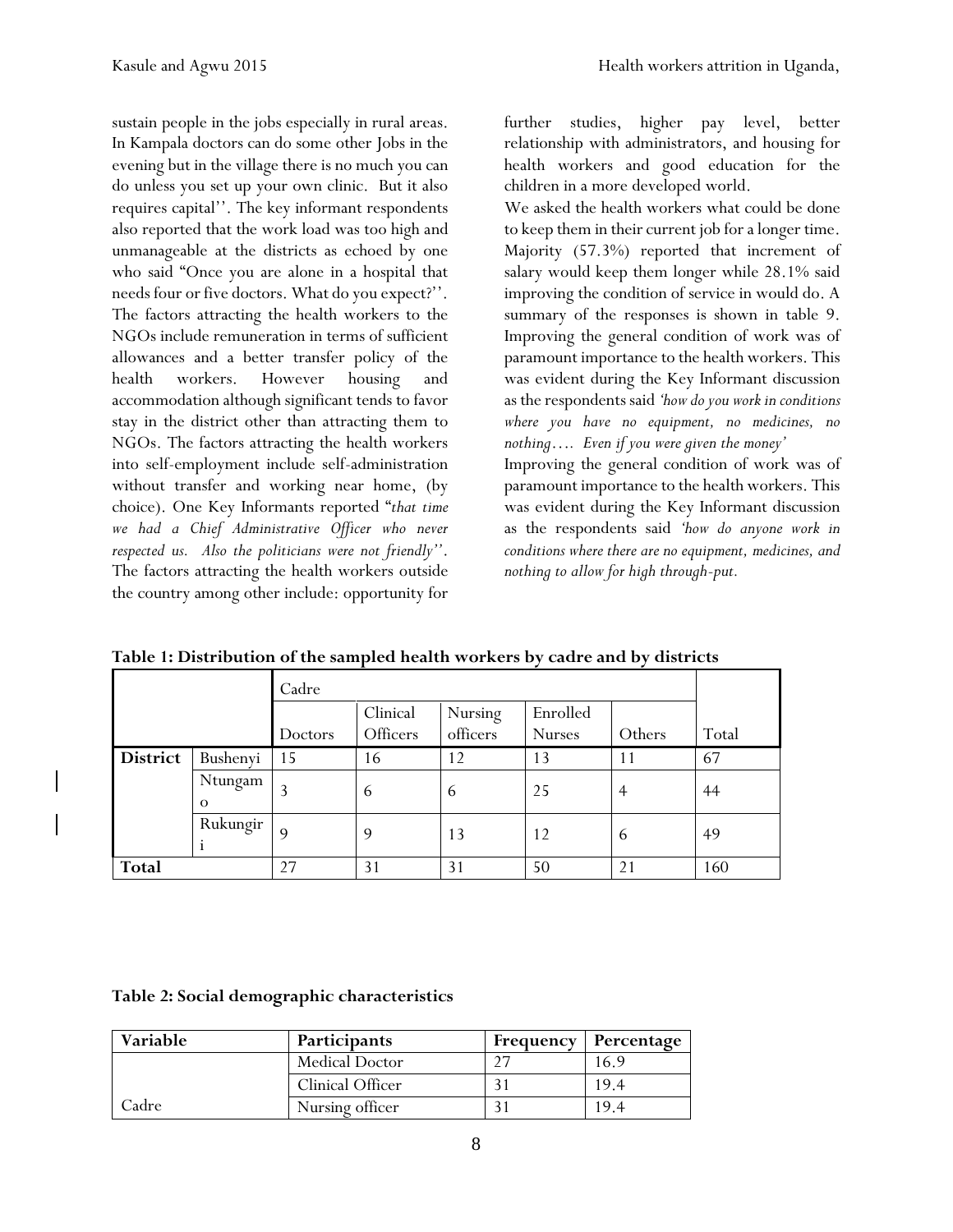|                        | <b>Enrolled Nurse</b>    | 50              | 31.3             |
|------------------------|--------------------------|-----------------|------------------|
|                        | Other                    | 21              | 13.1             |
|                        | Master degree            | $\overline{2}$  | 1.3              |
| <b>Education Level</b> | Degree holder            | 28              | 17.5             |
|                        | Diploma holder           | 57              | 29.4             |
|                        | Certificate              | 122             | 57.1             |
|                        | Others                   | $\overline{1}$  | $\overline{0.6}$ |
|                        | $21 - 30$                | 100             | 62.5             |
| Age                    | $31 - 40$                | 51              | 31.9             |
|                        | $41 - 50$                | $\overline{7}$  | 4.4              |
|                        | $51 - 60$                | $\overline{2}$  | 1.2              |
|                        | Male                     | $\overline{72}$ | 45.0             |
| Sex                    | Female                   | 88              | 55.0             |
|                        | District health officers | $\overline{5}$  | 3.1              |
|                        | Superintendents          | $\overline{4}$  | 2.5              |
| Current position       | Heads of Units           | 13              | 8.1              |
|                        | Medical officers         | 13              | 8.1              |
|                        | Other Health Workers     | 125             | 78.1             |
|                        | Married                  | 60              | 37.5             |
| <b>Marital Status</b>  | Single                   | 100             | 62.5             |
| Religious Affiliation  | Protestant               | 68              | 42.5             |
|                        | Catholic                 | $\overline{74}$ | 46.3             |
|                        | Moslem                   | 18              | 11.3             |
|                        | Others                   | $\overline{4}$  | 2.1              |
|                        |                          |                 |                  |
|                        | 6 month to 12 months     | 42              | 26.3             |
| Time spent in service  | 13 months to 24 months   | 49              | 31.7             |
|                        | 25 months to 60 months   | 36              | 22.5             |
|                        | more than 60 months      | 30              | 18.8             |
| Where one worked       | Other public service     | 19              | 11.9             |
| before coming to the   | <b>PNFP</b> facility     | 17              | 10.6             |
| District               | PFP facility             | 30              | 18.8             |
|                        | self employed            | $\mathbf{1}$    | 0.6              |

## **Table 3: Intentions to leave among the health workers**

| Considered leaving the               |                | No. | Percentage |
|--------------------------------------|----------------|-----|------------|
| job?                                 | r es           | 94  | 56.7       |
|                                      | N <sub>0</sub> | bb  | -43.       |
| Intention to leave by Cadre   Doctor |                |     | 56. i      |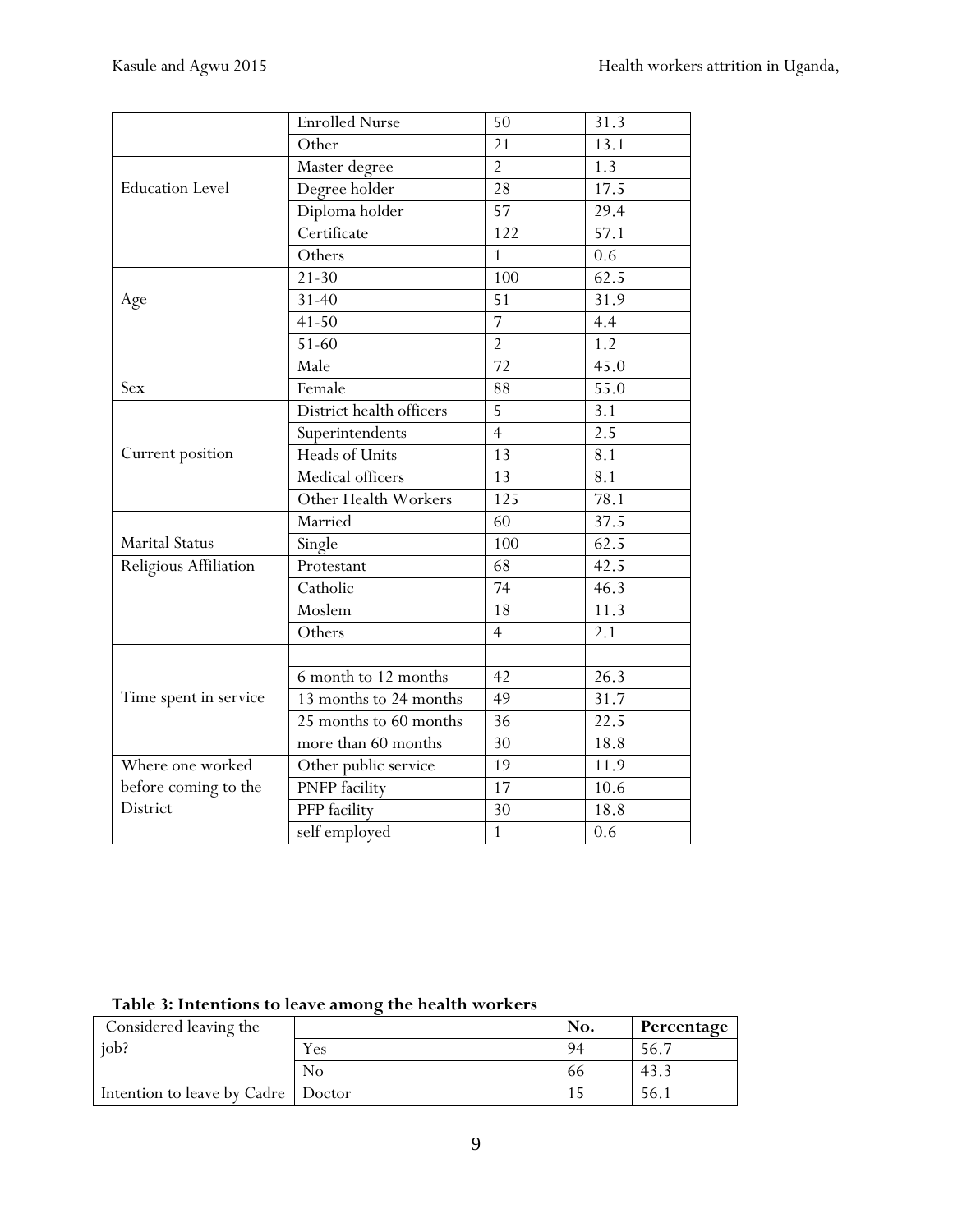|                         | Clinical Officer                | 19 | 47.4 |
|-------------------------|---------------------------------|----|------|
|                         | Nursing Officer                 | 13 | 44.0 |
|                         | <b>Enrolled Nurse</b>           | 18 | 35.3 |
|                         | Other                           |    | 23.8 |
| Where would you like to | Private facility                | 43 | 26.9 |
| go                      | Community based NGO             | 82 | 51.3 |
|                         | NGO hospital                    | 18 | 12.1 |
|                         | Ministry of Health headquarters | 35 | 21.9 |

|  | Table 4: Factors leading to intentions to leave by percentage |  |  |
|--|---------------------------------------------------------------|--|--|
|  |                                                               |  |  |

| Factor                               | Frequency | Percentage |
|--------------------------------------|-----------|------------|
| Poor/no equipment                    | 24        | 15.0       |
| poor infrastructures                 | 39        | 24.4       |
| Low pay                              | 57        | 69.4       |
| Slow decision making                 | 29        | 18.1       |
| Lack of opportunity for career dep't | 21        | 13.1       |
| Little or No allowances              | 43        | 57.3       |
| Poor conditions of service           | 35        | 28.1       |
| Heavy work load                      | 12        | 6.1        |
| Lack of transport means              | 21        | 10.7       |
| No promotions                        | 15        | 7.7        |

#### **Table 5: Preferred destination and factors that attract the health workers**

|                      |                                 | Frequency | Percentage |
|----------------------|---------------------------------|-----------|------------|
|                      | Self-employment                 | 19        | 27.5       |
| Where they           | NGO                             | 32        | 46.4       |
| would like to        | Ministry of Health              | 13        | 18.8       |
| go                   | H/Quarters                      |           |            |
|                      | Out of the country              | 5         | 7.3        |
|                      |                                 |           |            |
|                      | Better equipment                | 24        | 15.0       |
|                      | <b>Improved Infrastructures</b> | 39        | 24.4       |
| <b>What Attracts</b> | High pay                        | 47        | 29.4       |
| the health           | Fast decision making            | 29        | 18.1       |
| workers              | Further career development      | 21        | 13.1       |
|                      | Fast promotions                 | 15        | 7.7        |

#### **Table 6: Retention factors**

|              |                                | Frequency | Percentage |
|--------------|--------------------------------|-----------|------------|
| What could   | Increment of salary/living     | 93        | 57.3       |
| keep them in | wage                           |           |            |
| job          | Improved conditions of service | 55        | 28.1       |
|              | Increase number of staff       |           | 6.1        |
|              | Good transport means           |           | 10.7       |
|              | <b>Faster promotions</b>       |           | 77         |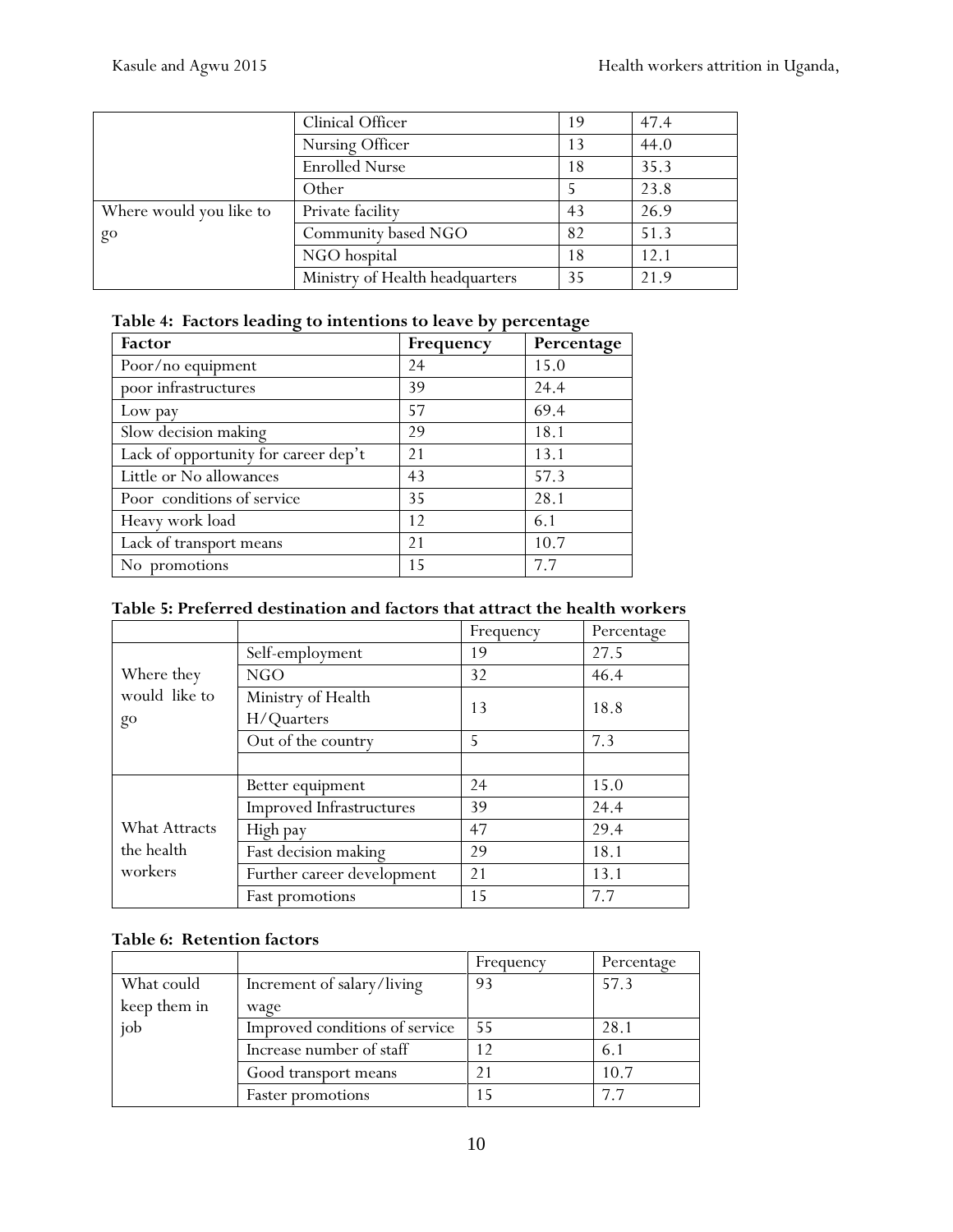#### **Discussion**

A major finding of this study was that 43.3% of the health workers from various cadres (Table 1) had intentions to abscond from their jobs (Table 3). These intentions to leave were found to be more pronounced among the higher cadres including the doctors, clinical officers and the nursing officers. A considerable proportion of the existing health workers reported to have considered leaving their jobs in the past 6 months. Apparently, intensions to leave were found to be higher among the doctors, which actually transforms into actual leaving, than any other cadres of health workers. It is likely that such intensions may exist among other cadres due to job dissatisfaction but may not result into actual leaving because of fewer opportunities compared to the doctors. Nevertheless this tip of iceberg phenomenon has negative consequences to the productivity of the health workers (21, 40-41). In a similar study done among physicians in hospitals in Uganda, intentions were found to be lower than expected (42). This is not surprising since most hospitals in Uganda are located in semi urban areas where living conditions are different from the rural setting where this study was conducted. The age profile of the health workers could reflect a high turnover with young health workers replacing old ones who leave. The mean age of the health workers was found to be 28 years (Table 2). The effect of this is loss of experienced health workers and replacing them with fresh inexperienced school leavers (43-44).

In this study, six factors (Table 4) which may lead to intentions to leave the workstation by the health workers included: poor pay and lack of

allowances, poor working conditions, lack of equipment, and lack of transport means. Other factors mentioned were the heavy work load, lack of promotions, and lack of opportunity for career development. One major way of competing for

labour is by increasing staff remuneration (42). The internal labour market and the International labour market for health work force have a very stiff competition. This calls for payment of higher wedges in order to attract and retain health workers. This fact was reemphasized by Masganaw et al, (41) who reported that increasing remuneration alone by a half could double the length of stay of the health workers in Malawi. However, due to the financial constraints of the public service in Uganda, this is generally difficult for the public sector. It's apparent that the government has not given the health sector the priority it deserves to be able to keep the health workers in position.

Lack of appropriate transport system is not only a problem in Bushenyi, Ntungamo and Rukungiri districts but also affects most rural parts of Uganda and Africa as a whole. It may not be easy to eliminate this constraint in a short term but its effects could be reduced by paying the health workers a "hard to reach allowance" as a top up. The Global Project for Health (46) described the importance of initiating hardship allowance in the retention of rural health workers in Africa. A study in Malawi had similar findings and suggested the provision of cheaper forms of transport like motorcycles can also assist. Such an incentive was also found to be very instrumental in retention of rural health workers (47).

One aim of this study was to examine the level of support supervision given to the health workers which we thought could be playing a greater role in retention of the health workers. It was striking to know how little support supervision these health workers were getting especially those in the remotest areas. Nevertheless many of the health workers acknowledged that they were getting some on job training provided by the district health office and ministry of health as continuing professional education. But overall the level of support supervision received by the health workers was considered to be inadequate. A similar finding was described by Malcom and Shyam (48) reported in Ghana that very few supervisors carried out their duties as required which affected health service delivery.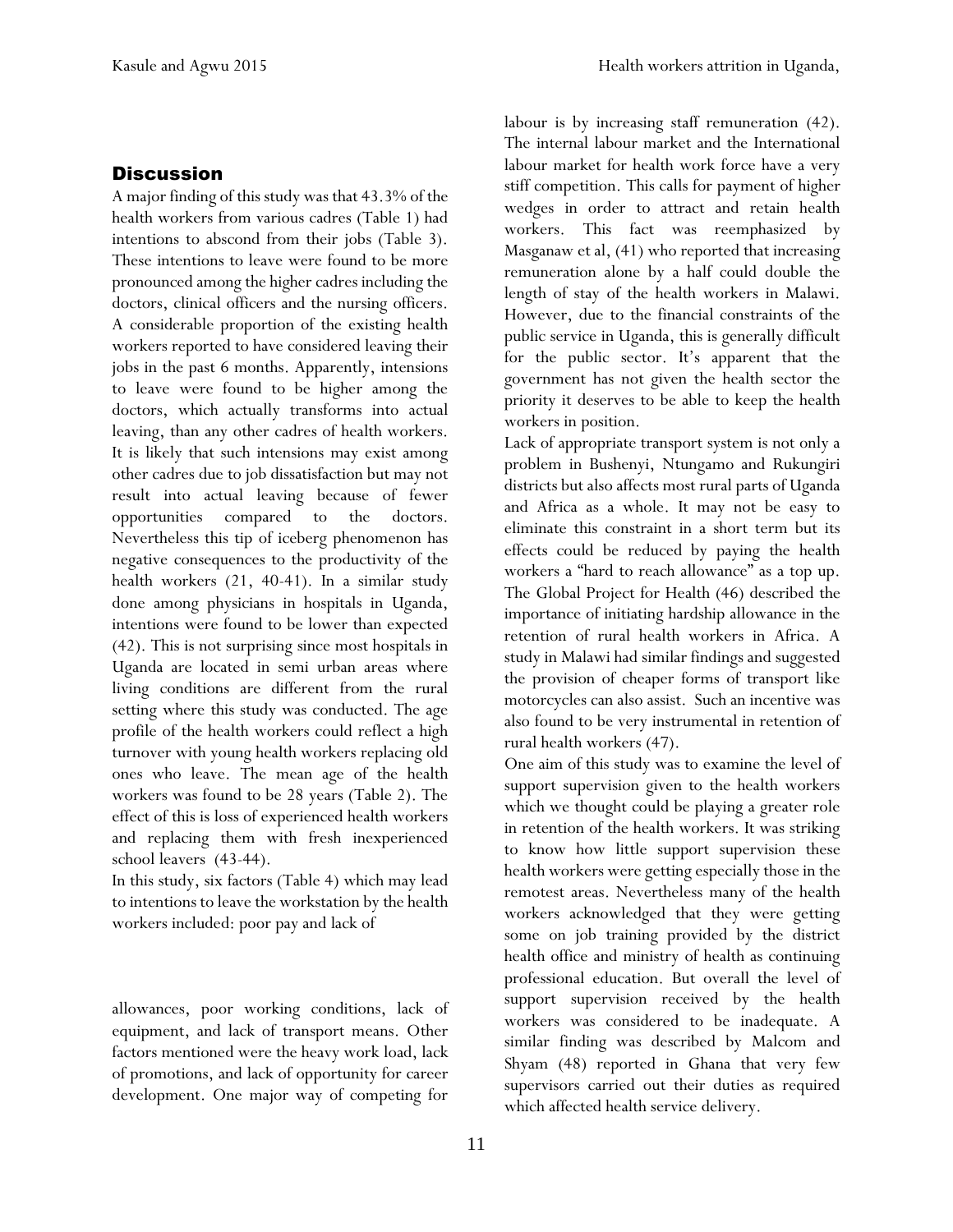The living and working conditions of the health workers were describe to be rather below the required standard. Housing and access to electricity are still inadequate especially in the remote areas. Kotzee and Couper (49) had a similar finding in Kwazul Natal province of South Africa. They thought such poor leaving conditions were responsible for poor retention of health workers in this region. Unavailability of equipment and medical supplies also came out as one of the important push factors for health workers. Lack of access to equipment, supplies, and drugs seriously comprises the performance of the health workers and frustrates them. This clearly came up in the qualitative interviews with the key informants as one of the reasons why health workers leave public service. Other studies have found out that lack of equipment is one of the main reasons why health workers leave their countries to go to the developed world (20, 50- 51).

Migration of health workers leaves heavy work load to those that are left in place. Also highlighted were high patient loads, lack of specialists and positions that are not filled for years. Work over load was also blamed on absenteeism and "moon lighting". As reported by one of the Key Informants, some health workers don't appear on duty for weeks or months. Some come for a few hours and go to their clinics leaving the work burden to one or two health workers left behind. Other studies have equally described that health workers' workload in other parts of Africa are unbearable (37, 52-53). The health workers are rarely given chance to study to develop their career, yet the work load gives them no time to engage themselves in distance study programs. Ruttenberg and Carolyn (54) in Namibia found that doctors that were engaged in distance study program of any sort stayed longer on job compare to their counter parts that were not engage in any study program.

Analysis of the factors that attract the health workers to their desired destinations (Table 5) showed that the most important factors included good pay, better housing, career opportunityand better education for their children. Addressing some factors may be beyond the scope of the health service managers but may be handled at multi-sector collaboration level for example water supply and electricity (20). For electricity the health managers can provide solar panels as a short term solution and construction of reservoirs for rain water harvest. The problem of schooling could be addressed by paying an education allowance to enable the health workers put their children in boarding schools although this may not be practical for Nursery and lower primary children. The selection of strategies for attraction and retention will inevitably be dependent on resource availability and prioritization of health by the government. The important point is to be able to use available resources in a targeted and effective way based on understanding of the retention factors (42). There were differences relating to age and sex of the health workers which could act as retention or push factors according to (56). However in this study these factors did not come up to be significant.

Secondly it was acknowledged by the Key Informants that it is very difficult to fill posts that became vacant in the districts especially in the remote facilities as young health workers who are trained in urban areas are reluctant to render services in these areas.This is aggravated by cumbersome and hostile political environment in some districts. Similar findings were reported by Janet Kathyala and Kevin Storey in their study conducted in Malawi (57). This means the apparent shortage of professionals may not be temporary as it may take long to overcome some of these hindrances. The biggest challenge seems to be attracting new health workers especially the doctors who can stay for a reasonable longer period in the rural districts. As observed by the key Informants, even after recruiting doctors in the rural districts, most of them move out at the first opportunity. Most of the doctors were still in place because their opportunity had not yet come as opposed to the lower cadres who have less urge to leave. In addition, health workers who are only in the post because they have not yet found a way out are less likely to be providing the best quality of their services or putting the patients' needs first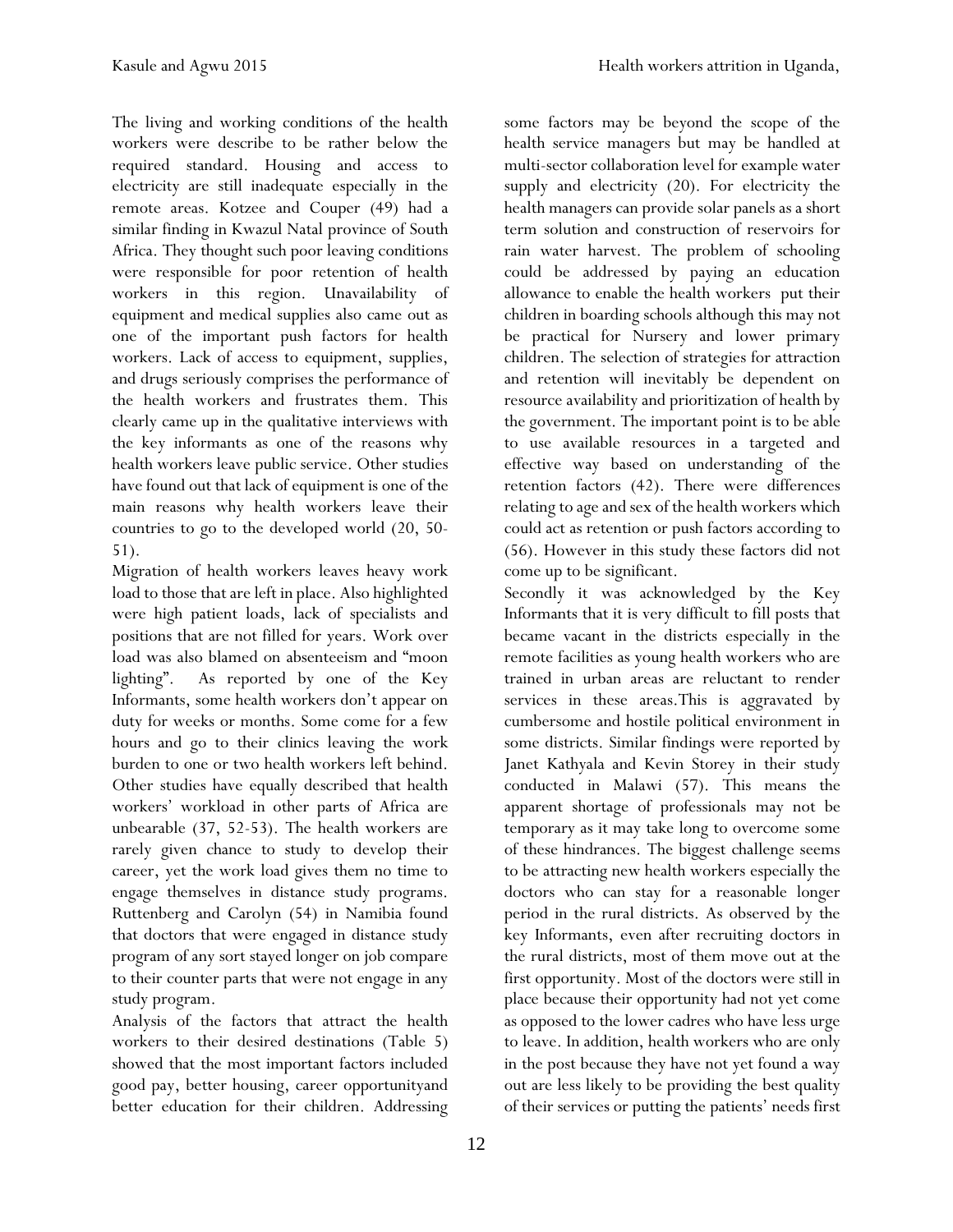(56). No wonder many completed and well equipped theatres at Health Centre IVs in the districts are not operational even where doctors are present (24-26).

A positive retention factor (Table 6) for some of the health workers is that the decentralization system has placed them near their home area where they want to be. Here they are kept in touch with their relatives and friends. Also life is relatively cheap in the rural district especially in terms of food. A similar finding was described by Timyan, Brechin et al. (58) who conducted their study among rural health workers in South Africa. They found out that it was easier to keep worker deployed in their places of origin. (59) Also found that most health workers in rural places like it because it was less expensive to stay and work in the rural areas. The strong attraction to other areas of labour market "pull factor" also need to be addressed if managing retention and push factors is to have any meaningful results. What 'pulls, the health workers to their destination, such as a higher pay, career opportunities, good education for the children and entertainment should be provided here to reduce the forces of attraction ( the 'pull'). This goes hand in hand with the provision of better accommodation, equipment and technical support to the health workers.

The limitation recorded in this study included? The turnover rate of health workers was difficult to establish because of lack of good data on staffing in posts at the beginning of each year and the numbers of leavers and those who join. This would better be studied by a longitudinal study for longer period. Some KI selected were not found, although they were replaced it is likely that we could have missed some unique information we would have got from them.

### Conclusions

From the ongoing discussion we can conclude the following:The factors found to be important in leading to intentions to abscond among the health workers include poor pay and lack of allowances, poor housing conditions, lack of electricity, lack of equipment, and lack of transport means. These are the main factors that were found to be significantly associated with intentions to abscond duty and leave the districts although other factors included heavy work load, lack of promotions, and lack of opportunity for career development were also mentioned. Again, a large proportion of the health workers had intentions to abscond from their jobs and leave the districts. These intentions to leave were more pronounced among the higher cadres including the doctors, clinical officers and the nursing officers. Finally the important strategies to be put in place to attract and retain health worker in the districts include improving on their pay, improving on the housing, career opportunity, better education for their children and extending electricity supply the health facilities.

### Recommendations

The following recommendations are drawn from the findings of this study as a way of reducing the attrition of health workers from the districts: The Ministry of health together with the ministry of public service should advocate for improvement of remuneration of health workers in order to increase retention of skilled manpower; the Ministry of health together with the district local governments should introduce hardship allowances as a motivator for people working in rural remote areas. The Ministry of health together with the district local governments should work towards improving the accommodation of health workers in the health facilities and provision of adequate medicines and medical equipment. A healthy political environment and technical supervision need to be combined with adequate on job training and opportunities for further study should be ensured by the district local governments. All said, the government and policy makers can no longer ignore the categorical evidence from this and other studies that staffing of health units and, the Health Service delivery in turn, in the rural districts is in a sorry state and needs urgent attention. One area recommended for further research is the effect of "moon lighting" on service delivery and value for the money paid to those who practice it.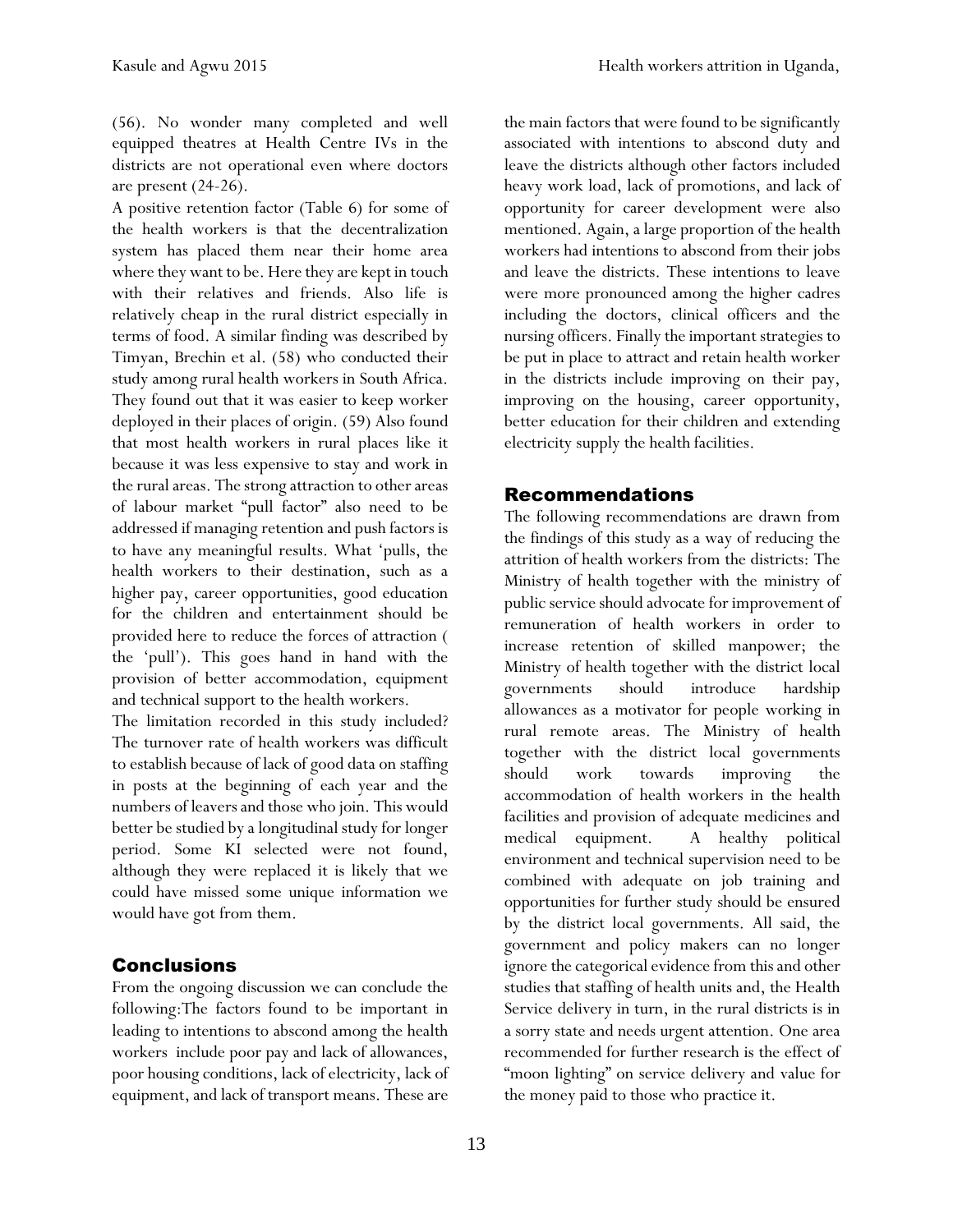#### **Conflict of Interest:** None

**Acknowledgement:** Authors wishes to acknowledge the assistance by Manuscript development center of Special Pathogens Research Network Limited in writing this manuscript, and all authors whose papers were cited.

#### Reference:

- 1. EQUEMENT. "Human resource planning needs in the context of the HIV/AIDS epidermic, findings from three country assessment covering Kenya, South Africa and Zimbabwe." Arlington Advance Africa. 2006
- 2. World Bank. The Millennium development goals for Health. W. Bank Wash' DC. 1992; **34:** 71-72.
- 3. USAID. "Towards universal access: scaling up priority HIV/AIDS interventions in the health sector : progress report 2009. Geneva: ." Rutledge publications 2009; **6**: 43-44.
- 4. WHO. "The call to action on human resource motivation to save women and children." A & M publications 2006; **45C**: 146-148.
- 5. MHS- UK. "Last straw. Explaining the MHS Nursing Shortage." 2003; **10(3)**: 231-235.
- 6. MSF teams. "Confronting the health Care worker crisis to expand Access to HIV/AIDS treatment's Experience in South Africa." MJA 2002; **27**: 63.
- 7. USAID. "Responding to the Health worker Force Crisis." Int Health Hum Right, 2003; **6**: 2.
- 8. Kenya MoH. " Fundamentals of social research methods. 2005; 38(40)101-102." Lansdowne, Juta and company limited.
- 9. Delanyo T. Job satisfaction, stress, physical health and Retention. Health. Nairobi, international conference. 2003; **2A:** 46.
- 10. World health report. Bold solution to Africa's health worker shortage Human resource. 1999.
- 11. Capacity project. "Satisfied workers, retained workers: Effects of Work and work environment in Home Care workers' Job

satisfaction, stress, physical health and Retention. 2002.

- 12. Global Project for Health. "Satisfied workers, retained workers: Effects of Work and work environ in Home Care workers' Job satisfaction, stress, physical health and Retention." 2004.
- 13. Malawi MOH. "Attracting and retaining Nurse Tutors in Malawi." MJA 2005, **37(4)**: 75.
- 14. Nakayiwa S, Luzanye D et al. "Desire for children and pregnancy risk behaviors among men and women in Uganda. Kampala, Uganda." AIDS Behav 2006; **10(41)**: 95.
- 15. Ntozi P and Kabera B. "MHS health work Shortage " NEJM 2009; **22(2)**: 116.
- **16.** Abdel RQ. "Patterns implication and mitigating strategies." Carolina Publications 2006; **23A**: 44
- 17. Agyei W, Simpson H, et al. "Fertility and family planning in Third World. A case study of Papua New Guinea." Croom Helm, 1994; **84**: 35-36.
- 18. MOH. Explaining the MHS Nursing Shortage. M.OH. Kampala**: 2008;** 12.
- 19. Health Action AIDS (2007). "Bold solution to Africa's health worker shortage." Human resource devel'nt journal 3(1) 68 – 97 2007; **3(1)**: 68-70.
- 20. Keijuka E. "Uganda Health Workers retention scheme." EAMJ 1992; **83**: 124-126.
- 21. International Medical Advisory Panel. "Satisfied /retained workers. ." Fed. Med 2000; **56**: 32.
- 22. Catwalk VK. Contraceptive use among in and out of school adolescents in rural South Western Uganda. C. Health. MUST, East Afr Med J. 2006; **83(1):** 18-20.
- 23. Bushenyi LG. Health inform management system. Health. Bushenyi district. 2008; **208(3):** 12.
- 24. HMIS Ntungamo district. Human resource data. Health. Ntungamo district. 2008
- 25. HMIS Rukungiri district. Health management information system. Haealth.. 2008.
- 26. Ongubo K. "Staff transfer and management in West Nile. ." DISH publications, 2007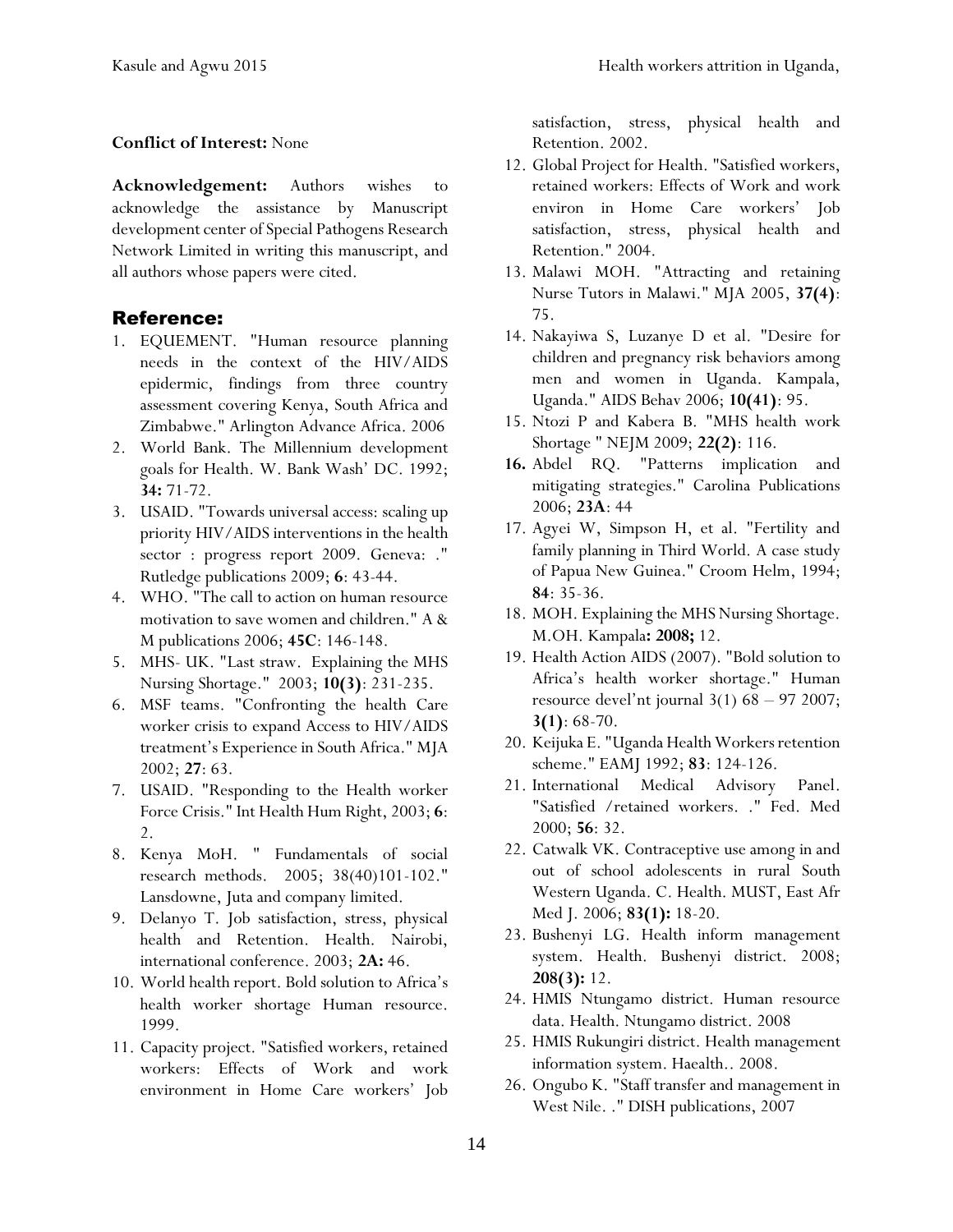- 27. Orachi O. "Where there is no doctor." Public Admission and development **2005; 20**: 77.
- 28. Dambisya R. "A Catholic Perspective on Population issue." Uganda health bulletin 1984' **7(4)**: 123-125.
- 29. Okudi E and Deinenger G. "Health worker Crisis in Kenya: the Dilemma of FBOs. 2000
- 30. Ogada S and Ochoro D. "Uganda monitoring and evaluation management serv " Michel group. 2000
- 31. Dominick J and Kurowski B. "Investigating Role and functions of clinics supervisors." health international Publications. 2000
- 32. Hanyaro C. "Performance related pay policies for Government." Sex Transm Dis 33: 350– 356 2003; **33**: 142-144
- 33. Semwanga J and Ddambe M. "Integration of family planning and VCT, PMTCT and ART programmes in Kampala Uganda. ." Makerere institute of social research 2004; **34C**: 45
- 34. Lehmann U. "Investigating Role and functions of clinics supervisors in three districts in the Eastern Cape Province HST Technical report." Health system trust 2002; **23**: 53.
- 35. Omar N. "Work force contextual influences on reproductive health service use in Uttar Pradesh, India. ." Stud in Family Plann 2006; **33(4)**: 65-68.
- 36. Martineau T and Martinez J. " "Rethinking human resource and agent for the millennium" ." Health policy plan 1998; **13 (4)** 345 – 358.
- 37. Martineau T and Martinez J. " "Rethinking human resource and agent for the millennium" ." Health policy plan 2001; **13 (4)** 345 – 358.
- 38. Kolehmaine A. "Health work retention and migration in west and South Africa." Ousu Publications. 2005
- 39. Wayn State University sample fomulae for calculation of population proportion. Sen September 2015; http://www.math.wayne.edu/~menaldi/te ach/others/Sta1020/ElemStat\_Triola.pdf
- 40. Batwala U "Explaining the MHS Nursing Shortage Kampala." 2006; **3**: 23.
- 41. Hagopian A. "Health worker flight from sub Saharan Africa: Patterns implication and mitigating strategies. ." Health resources and Service administration 2006; **186**: 46-47.
- 42. Luboga S. "Retention of physicians in Ugandan hospitals." BJM 2006; **45A**: 34-36.
- 43. Olaitan A, Madge S, et al. "Inequitable distribution of doctors: Can it be solved?" Brit. J. Family 1996; **22C**: 85.
- 44. UDHS. "York calls to commitment, linking HIV/AIDS care and staffing." Rutledge publications 2004; **10**: 4.
- 45. Masganaw Y, Fantahum R, et al. "Attracting and retaining Nurse Tutors in Malawi." Longman Publications 2008; **6(3)**: 43-46.
- 46. Global Project for Health. "Satisfied workers, retained workers: Effects of Work and work environment in Home Care workers' Job satisfaction, stress, physical health and Retention." 2004.
- 47. Lutao L. "Confronting the health Care worker crisis to expand Access ".2006.
- 48. Malcom P. and Shyam T. "Investigating Role and functions of clinics supervisors." health international Publications 2008; **46**: 67-68.
- 49. Kotzee C and Couper B. "Explaining the MHS health work Shortage Explaining the MHS Nursing Shortage." 2002; **22(2)**: 116-123.
- 50. Kibuka M, Bagenda F, et al. "Uganda monitoring and evaluation management services." MJA 2002; 2002; **80**: 182-184.
- 51. Moore AR and Amey F. "Rethinking human resource for health resource." Health policy plan 2008; **13 (4)** 67-69.
- 52. Ross A. "Effective motivation. Getting others to do something because they want to do it; the Art Science and practice." Longman Publications 2004; **97(12)**: 171.
- 53. Pierre N. "Human resource planning needs in the context of the HIV/AIDS epidermic, findings from three country assessment covering Kenya, South Africa and Zimbabwe, " Arlington Advance Africa 2005;**49**: 53.
- 54. Reynolds HBJ. et al. "Performance related pay policies for Government" Sex Transm Dis 2006; **33**: 62.